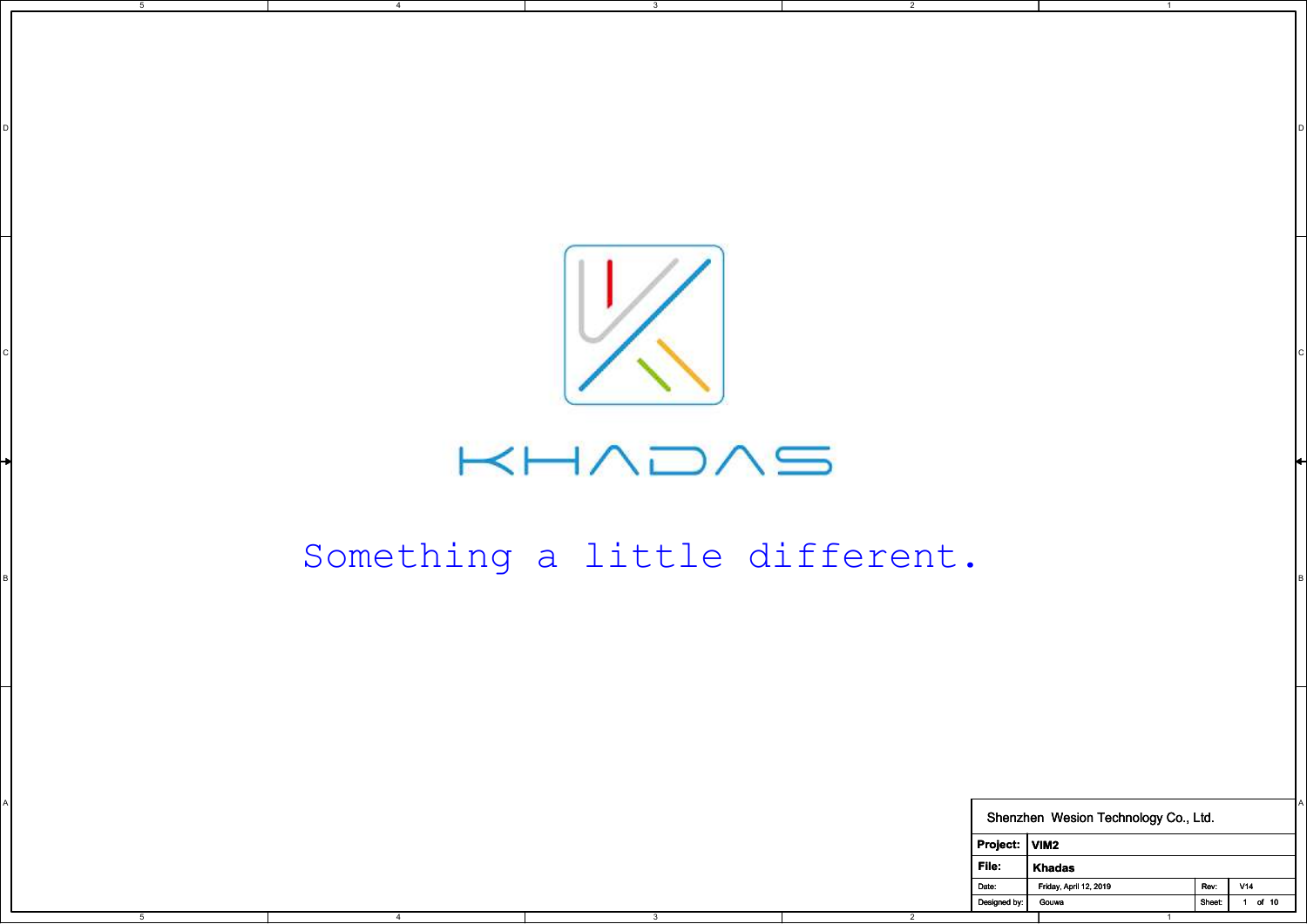

3

2

4

5

5

4

2

1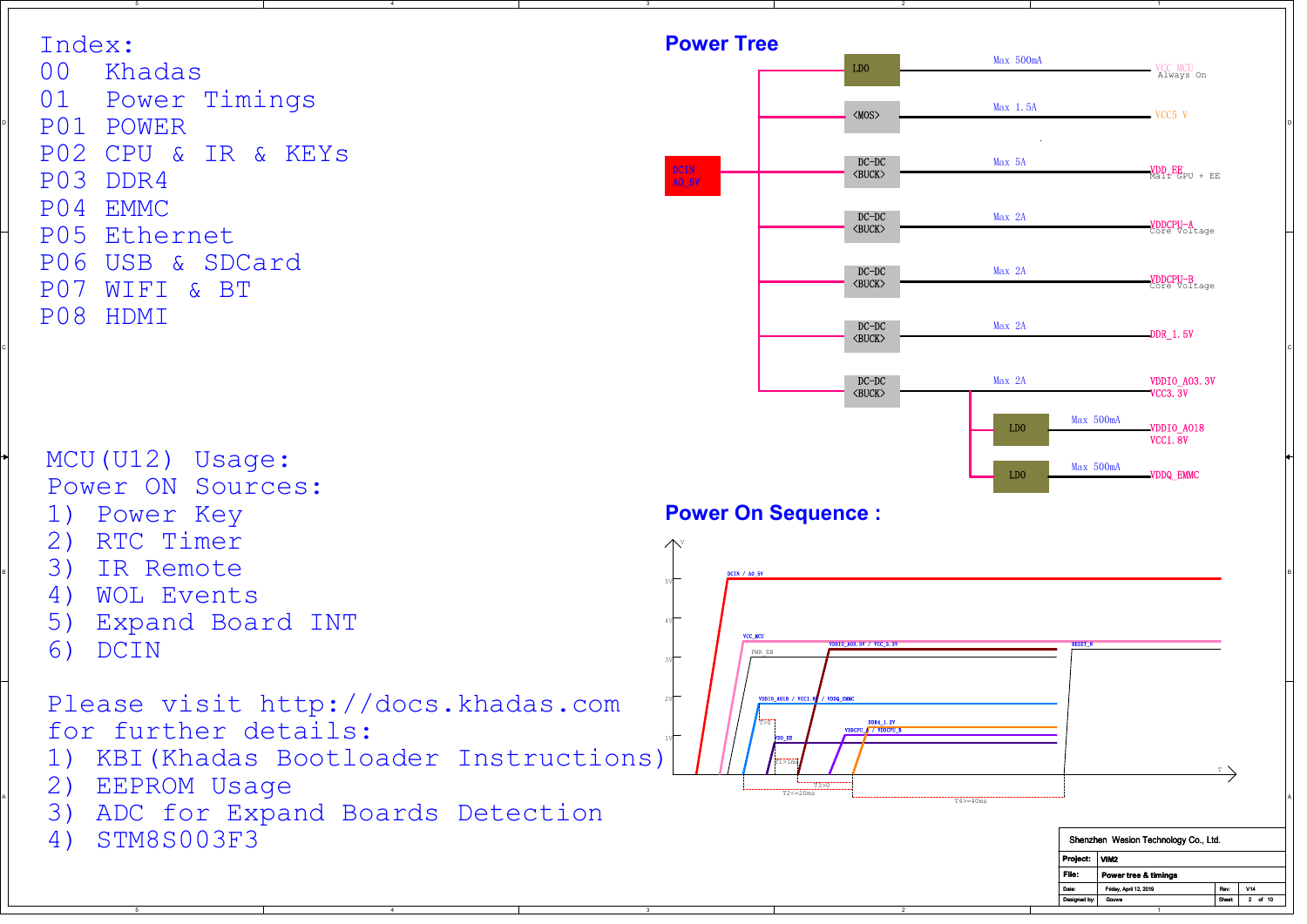



Max: 2A

5

4



2

3



1













4



2



|              | Shenzhen Wesion Technology Co., Ltd. |               |            |
|--------------|--------------------------------------|---------------|------------|
| Project:     | VIM2                                 |               |            |
| File:        | Power                                |               |            |
| Date:        | Friday, April 12, 2019               | Rev           | V14        |
| Designed by: | Gouwa                                | <b>Sheet:</b> | of 10<br>3 |
|              |                                      |               |            |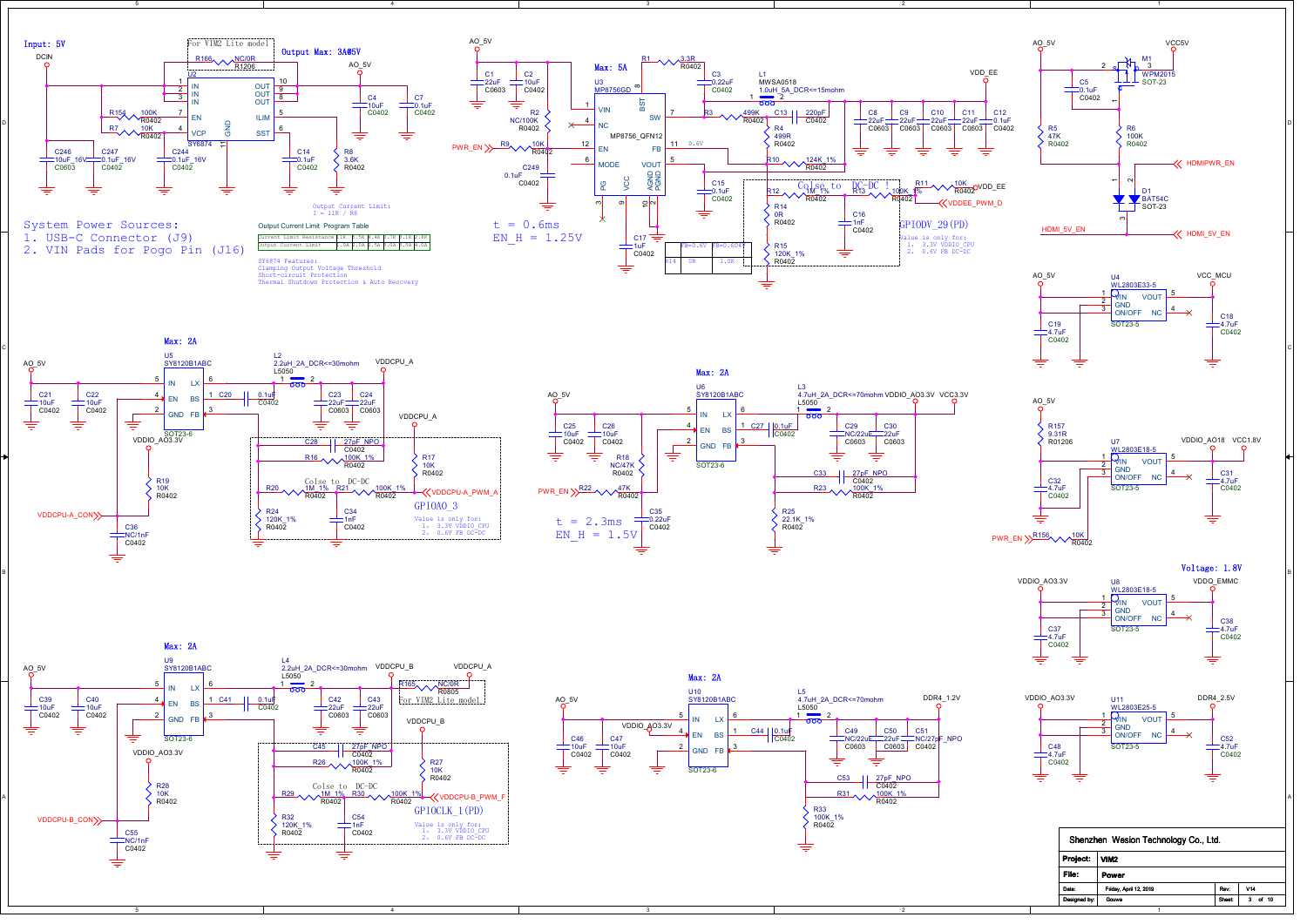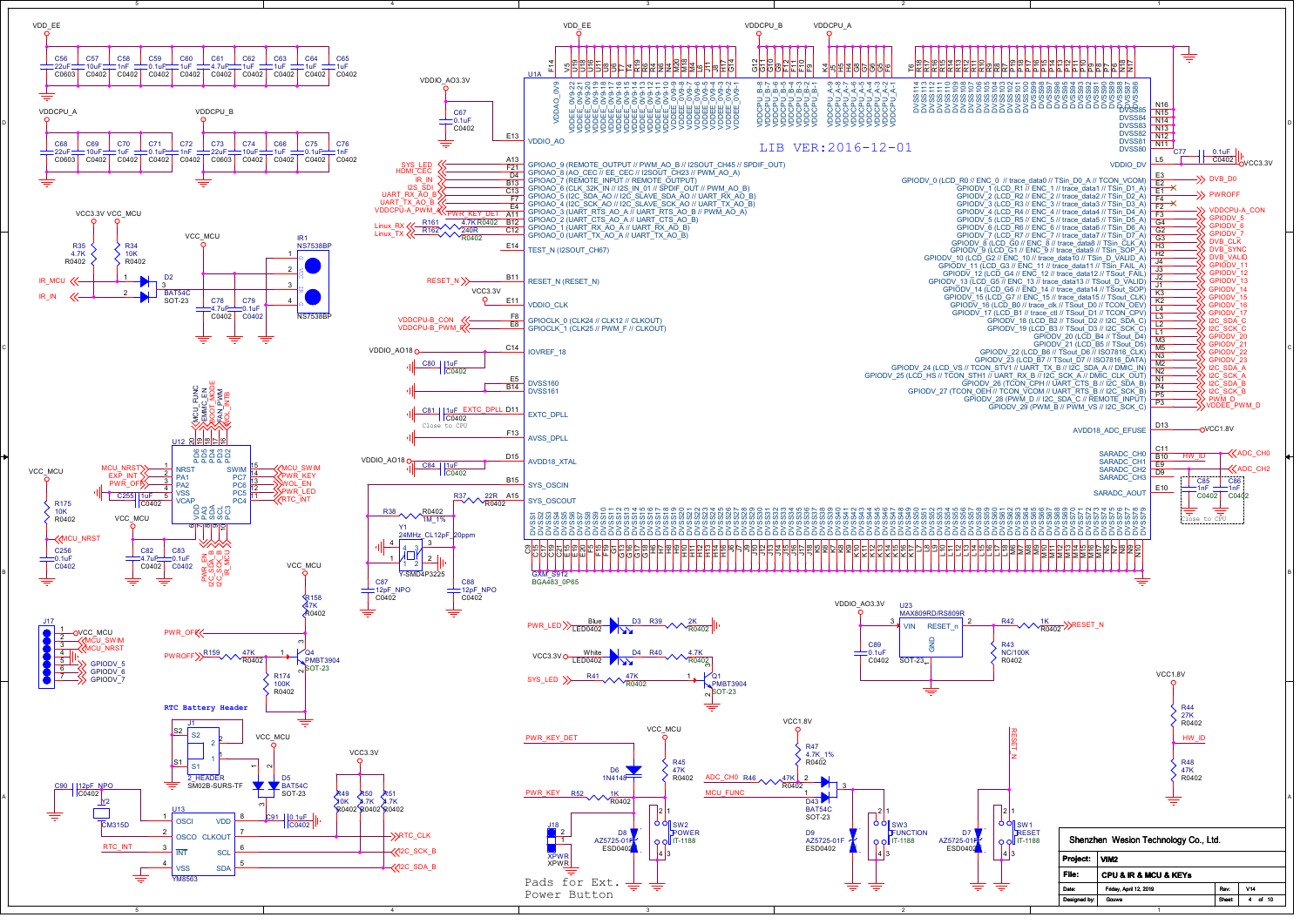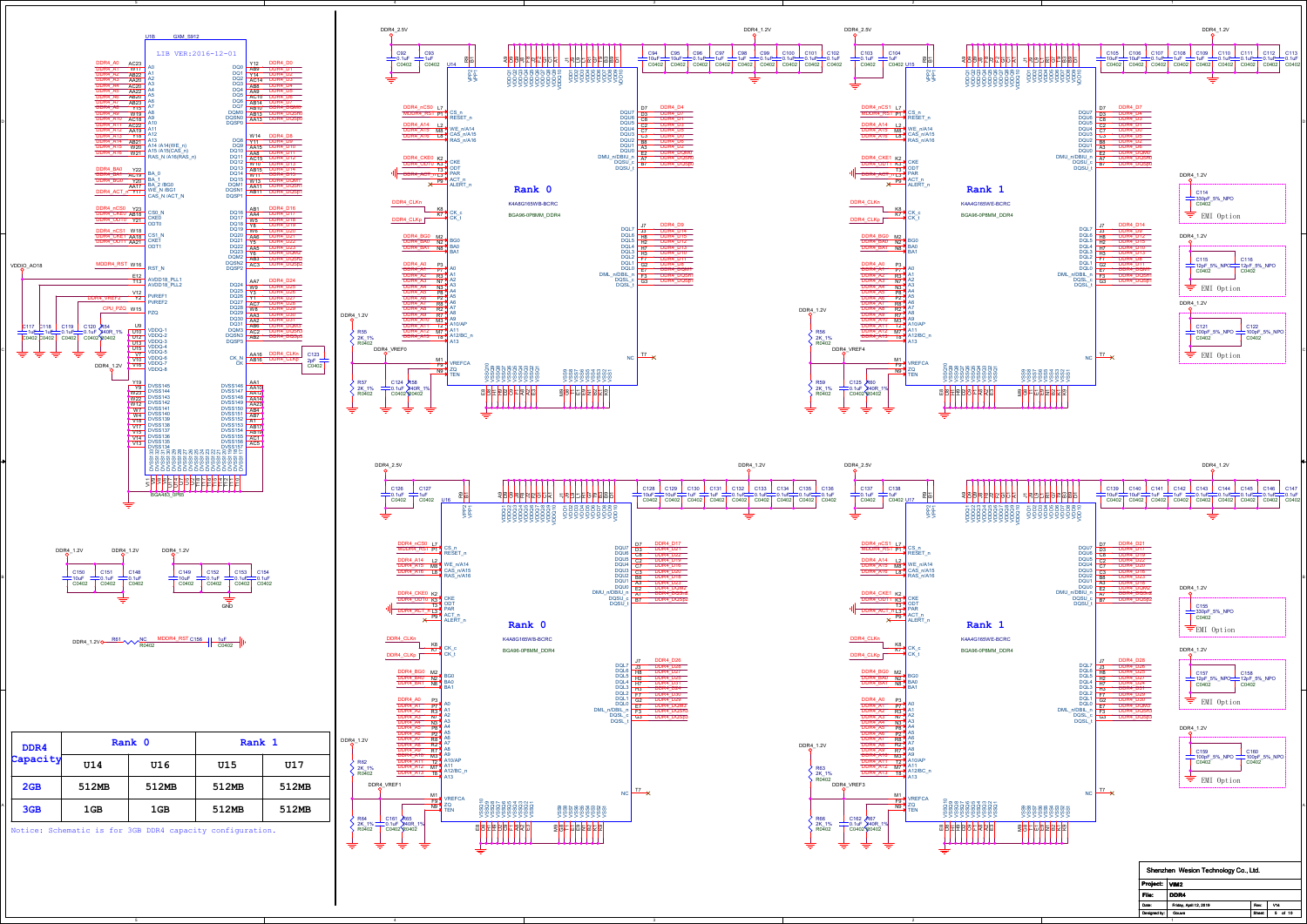

2

4

5

5

4

3

2

1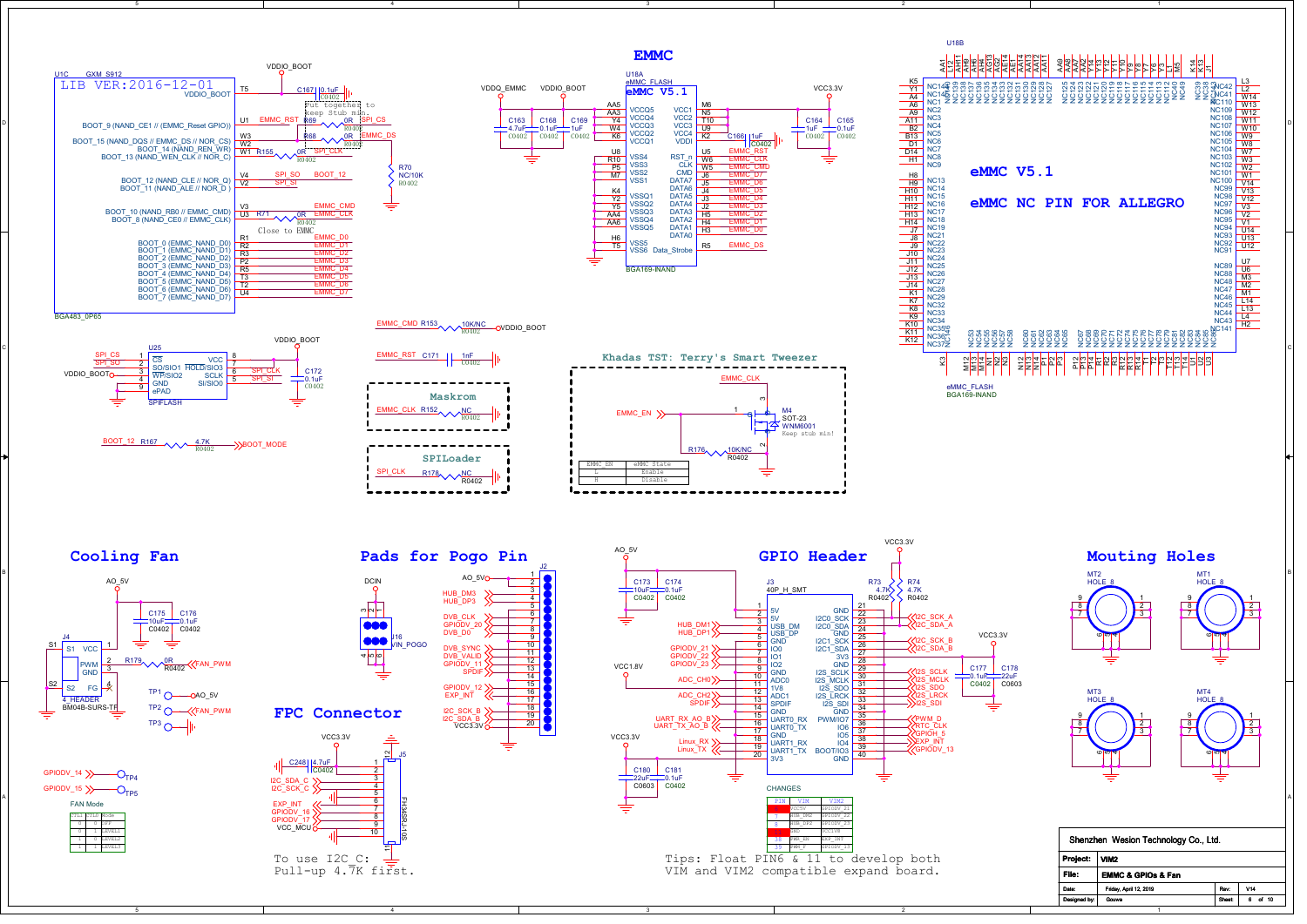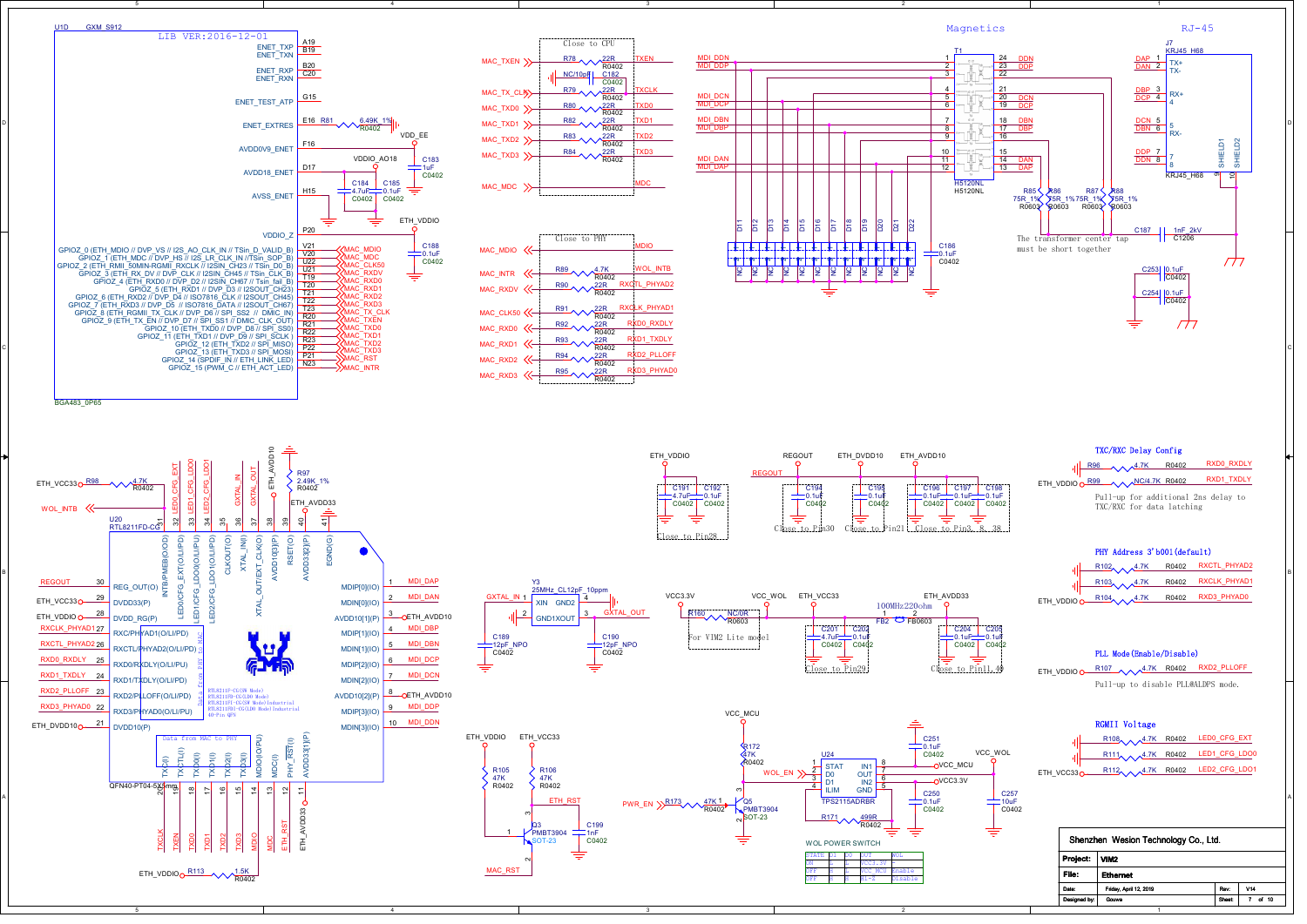



3

4

4



2

2



1







5



B I am a comparative contract that the contract of the contract of the contract of the contract of the contract of the contract of the contract of the contract of the contract of the contract of the contract of the contrac



|              | Shenzhen Wesion Technology Co., Ltd. |               |             |
|--------------|--------------------------------------|---------------|-------------|
| Project:     | VIM <sub>2</sub>                     |               |             |
| File:        | <b>USB &amp; SDCard</b>              |               |             |
| Date:        | Friday, April 12, 2019               | Rev           | V14         |
| Designed by: | Gouwa                                | <b>Sheet:</b> | of 10<br>s. |
|              |                                      |               |             |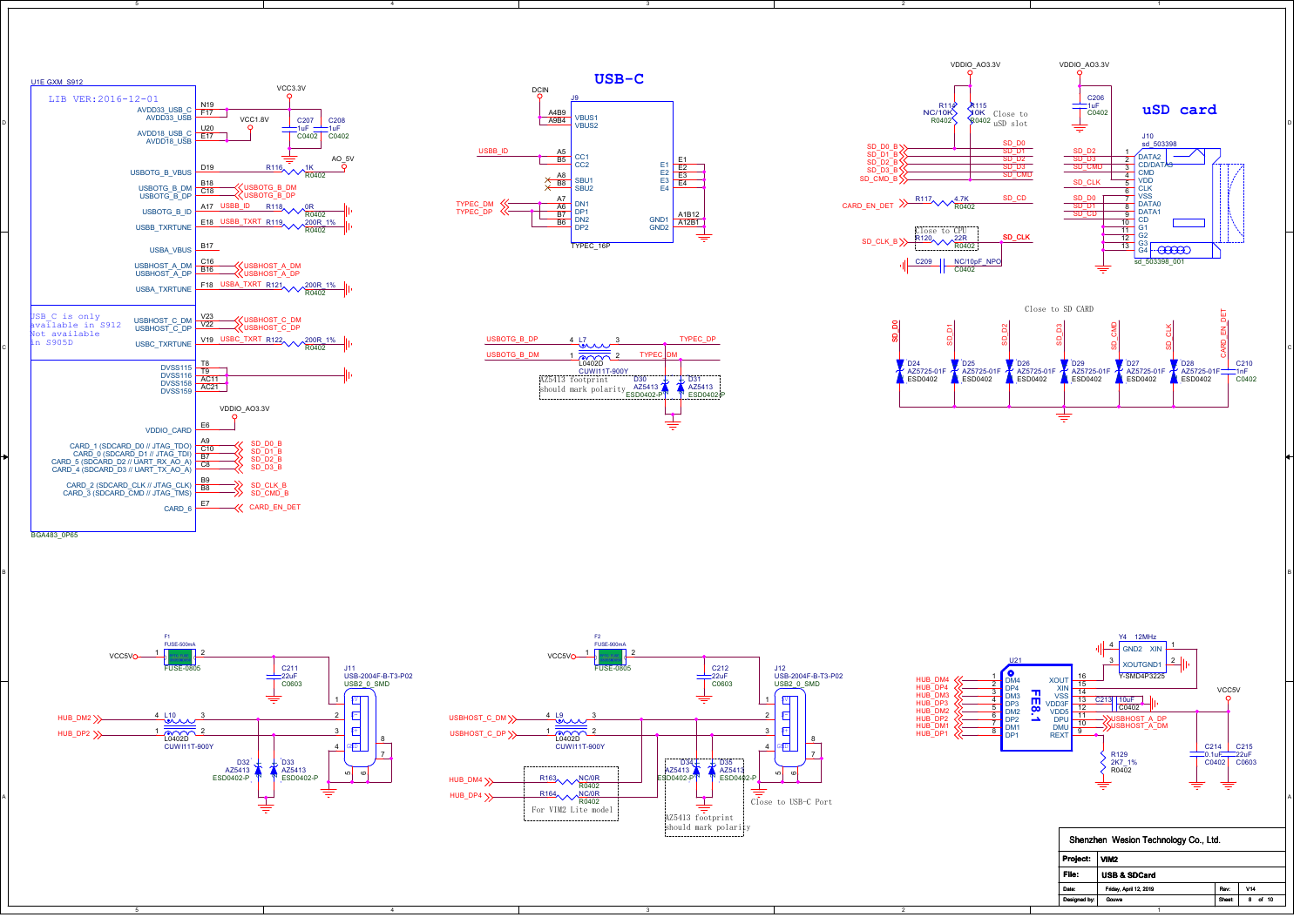

2

1

5